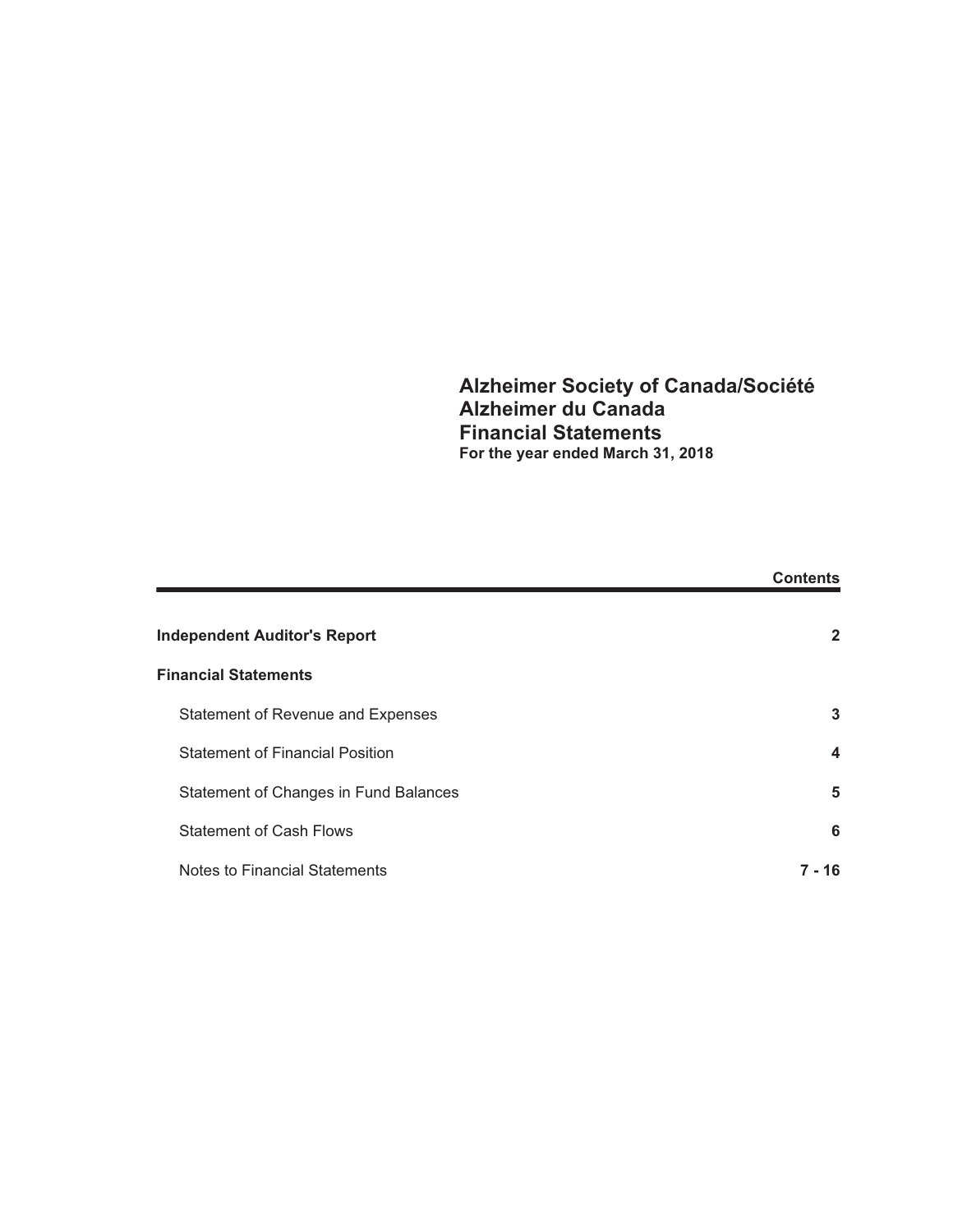

Tel: 905 270-7700 Fax: 905 270-7915 Toll-free: 866 248 6660 www.bdo.ca

## **Independent Auditor's Report**

### **To the Members of Alzheimer Society of Canada/Société Alzheimer du Canada**

We have audited the statement of financial position of Alzheimer Society of Canada/Société Alzheimer du Canada as at March 31, 2018 and the statements of revenue and expenses, changes in fund balances and cash flows for the year then ended and a summary of significant accounting policies and other explanatory information.

### **Management's Responsibility for the Financial Statements**

Management is responsible for the preparation and fair presentation of these financial statements in accordance with Canadian accounting standards for not-for-profit organizations, and for such internal control as management determines is necessary to enable the preparation of financial statements that are free from material misstatement, whether due to fraud or error.

### **Auditor's Responsibility**

Our responsibility is to express an opinion on these financial statements based on our audit. We conducted our audit in accordance with Canadian generally accepted auditing standards. Those standards require that we comply with ethical requirements and plan and perform the audit to obtain reasonable assurance about whether the financial statements are free from material misstatement.

An audit involves performing procedures to obtain audit evidence about the amounts and disclosures in the financial statements. The procedures selected depend on the auditor's judgment, including the assessment of the risks of material misstatement of the financial statements, whether due to fraud or error. In making those risk assessments, the auditor considers internal control relevant to the entity's preparation and fair presentation of the financial statements in order to design audit procedures that are appropriate in the circumstances, but not for the purpose of expressing an opinion on the effectiveness of the entity's internal control. An audit also includes evaluating the appropriateness of accounting policies used and the reasonableness of accounting estimates made by management, as well as evaluating the overall presentation of the financial statements.

We believe that the audit evidence we have obtained is sufficient and appropriate to provide a basis for our audit opinion.

#### **Opinion**

In our opinion, the financial statements present fairly, in all material respects, the financial position of Alzheimer Society of Canada/Société Alzheimer du Canada as at March 31, 2018 and the results of its operations and its cash flows for the year then ended in accordance with Canadian accounting standards for not-for-profit organizations.

#### **Other Matters**

The financial statements of Alzheimer Society of Canada/Société Alzheimer du Canada for the year ended March 31, 2017 were audited by another auditor who expressed an unqualified audit opinion on those statements on June 3, 2017.

BDO Carada LLP

Chartered Professional Accountants, Licensed Public Accountants Mississauga, Ontario June 2, 2018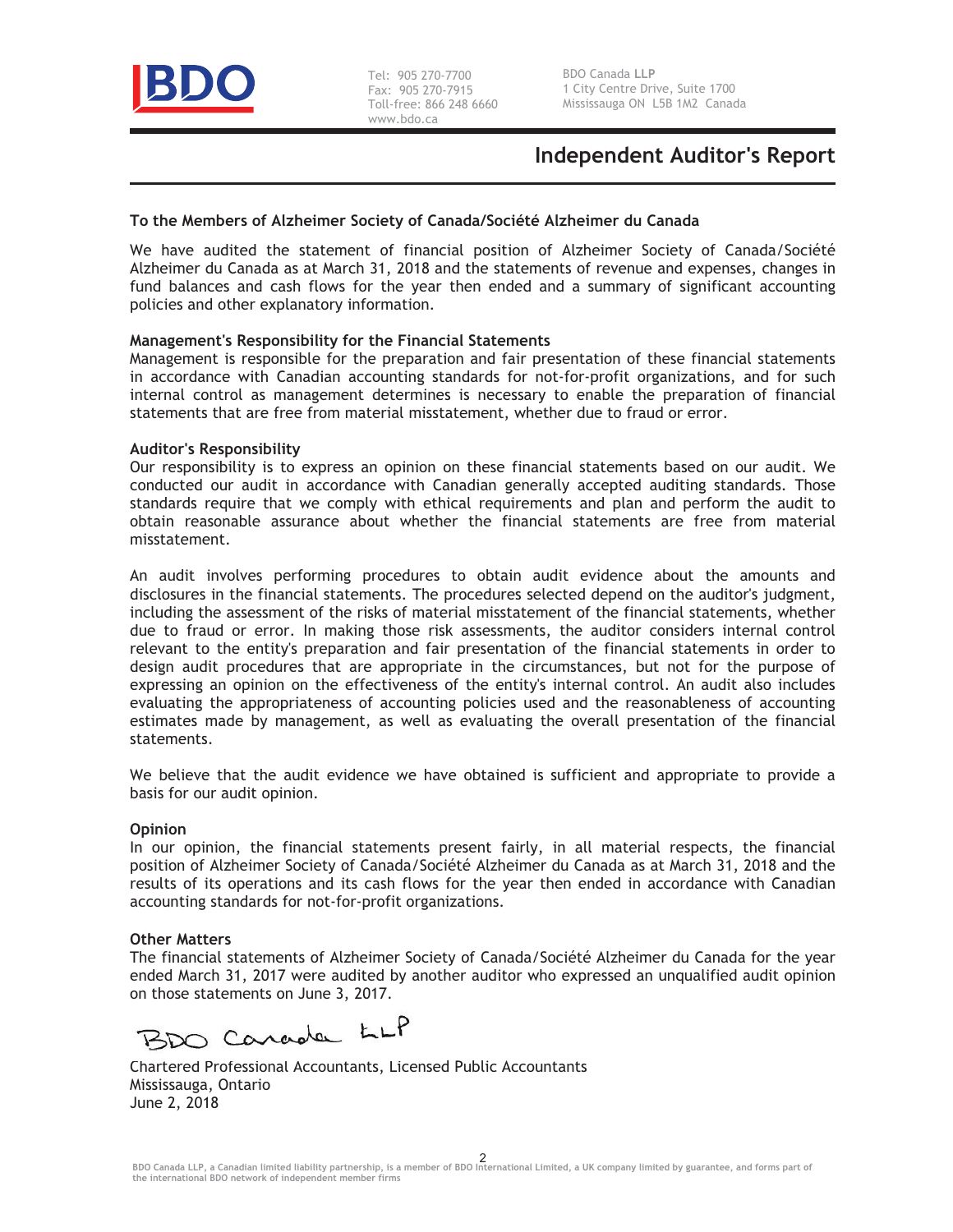# **Alzheimer Society of Canada/Société Alzheimer du Canada Statement of Revenue and Expenses**

| For the year ended March 31                                                                                                                      | 2018                                      | 2017                                           |
|--------------------------------------------------------------------------------------------------------------------------------------------------|-------------------------------------------|------------------------------------------------|
| <b>Revenue</b><br>Support from the public<br>Individual giving and direct marketing<br><b>Bequests</b><br>Corporate giving and foundation giving | \$<br>9,101,946<br>1,444,847<br>1,177,280 | \$<br>9,050,314<br>1,984,506<br>1,166,002      |
| Total support from the public                                                                                                                    | 11,724,073                                | 12,200,822                                     |
| Partner charities (Note 9)<br>Investment and other income (Note 3c)                                                                              | 6,781,400<br>762,519                      | 7,336,326<br>482,170                           |
| <b>Total revenue</b>                                                                                                                             | 19,267,992                                | 20,019,318                                     |
| <b>Expenses</b><br>Programs<br><b>Services</b><br>Research<br>Partner charities (Note 9)<br>Government health programs                           | 2,356,198<br>3,814,712<br>11,182,574      | 2,129,202<br>4,667,276<br>11,601,498<br>37,213 |
| Total program expenses                                                                                                                           | 17,353,484                                | 18,435,189                                     |
| Support<br>Fundraising<br>Administration (Note 13)                                                                                               | 699,683<br>718,966                        | 894,547<br>862,341                             |
| Total support expenses                                                                                                                           | 1,418,649                                 | 1,756,888                                      |
| <b>Total expenses</b>                                                                                                                            | 18,772,133                                | 20,192,077                                     |
| Excess (deficiency) of revenue over expenses before<br>unrealized gains (losses) on investments                                                  | 495,859                                   | (172, 760)                                     |
| Unrealized gains (losses) on investments (Note 3d)                                                                                               | (12, 233)                                 | 393,301                                        |
| <b>Excess of revenue over expenses</b>                                                                                                           | \$<br>483,626                             | \$<br>220,541                                  |

The accompanying notes are an integral part of these financial statements.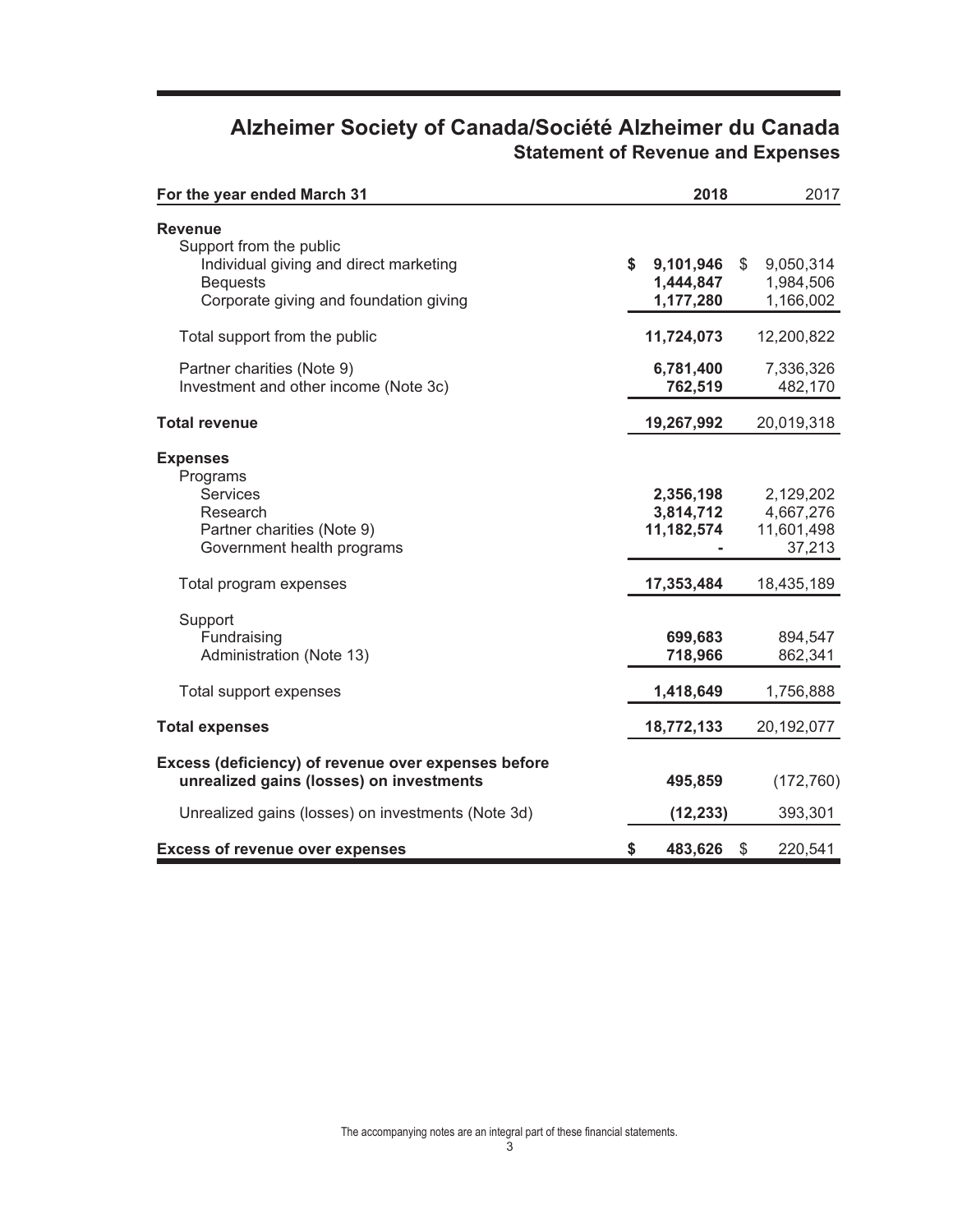| March 31                                                                                                                                                                            | 2018                                                   |               | 2017                                                     |
|-------------------------------------------------------------------------------------------------------------------------------------------------------------------------------------|--------------------------------------------------------|---------------|----------------------------------------------------------|
| <b>Assets</b>                                                                                                                                                                       |                                                        |               |                                                          |
| <b>Current</b><br>Cash<br>Short-term investments (Note 3a)<br>Accounts receivable (Note 2)<br>Prepaid expenses                                                                      | \$<br>3,403,713<br>311,220<br>4,889,966<br>49,054      | \$            | 2,694,493<br>1,983,698<br>4,734,537<br>44,309            |
| Long-term investments (Note 3b)<br>Restricted long-term investments (Note 3b)<br>Property and equipment (Note 4)                                                                    | 8,653,953<br>8,376,726<br>1,201,907<br>41,103          |               | 9,457,037<br>7,967,363<br>1,151,729<br>43,725            |
|                                                                                                                                                                                     | \$18,273,689                                           |               | \$18,619,854                                             |
| <b>Liabilities and Fund Balances</b>                                                                                                                                                |                                                        |               |                                                          |
| <b>Current</b><br>Accounts payable and accrued liabilities (Note 5)<br>Deferred revenue (Note 6)<br>Research grants payable (Note 7)                                                | \$<br>5,472,745<br>2,310,150<br>2,100,229              | $\mathcal{L}$ | 6,286,226<br>2,185,808<br>2,114,304                      |
| Deferred revenue (Note 6)<br>Research grants payable (Note 7)                                                                                                                       | 9,883,124<br>2,169,462<br>543,407                      |               | 10,586,338<br>2,216,018<br>623,528                       |
|                                                                                                                                                                                     | 12,595,993                                             |               | 13,425,884                                               |
| <b>Fund balances</b><br>Endowment fund<br>Invested in property and equipment<br>Internally restricted operating reserve<br>Internally restricted research fund<br>Unrestricted fund | 972,936<br>41,103<br>2,431,648<br>1,646,926<br>585,083 |               | 1,027,261<br>43,725<br>2,431,648<br>1,568,328<br>123,008 |
|                                                                                                                                                                                     | 5,677,696                                              |               | 5,193,970                                                |
|                                                                                                                                                                                     | \$18,273,689                                           |               | \$18,619,854                                             |

## **Alzheimer Society of Canada/Société Alzheimer du Canada Statement of Financial Position**

On behalf-of the Board: Toble. Director

hele mayour Director

The accompanying notes are an integral part of these financial statements.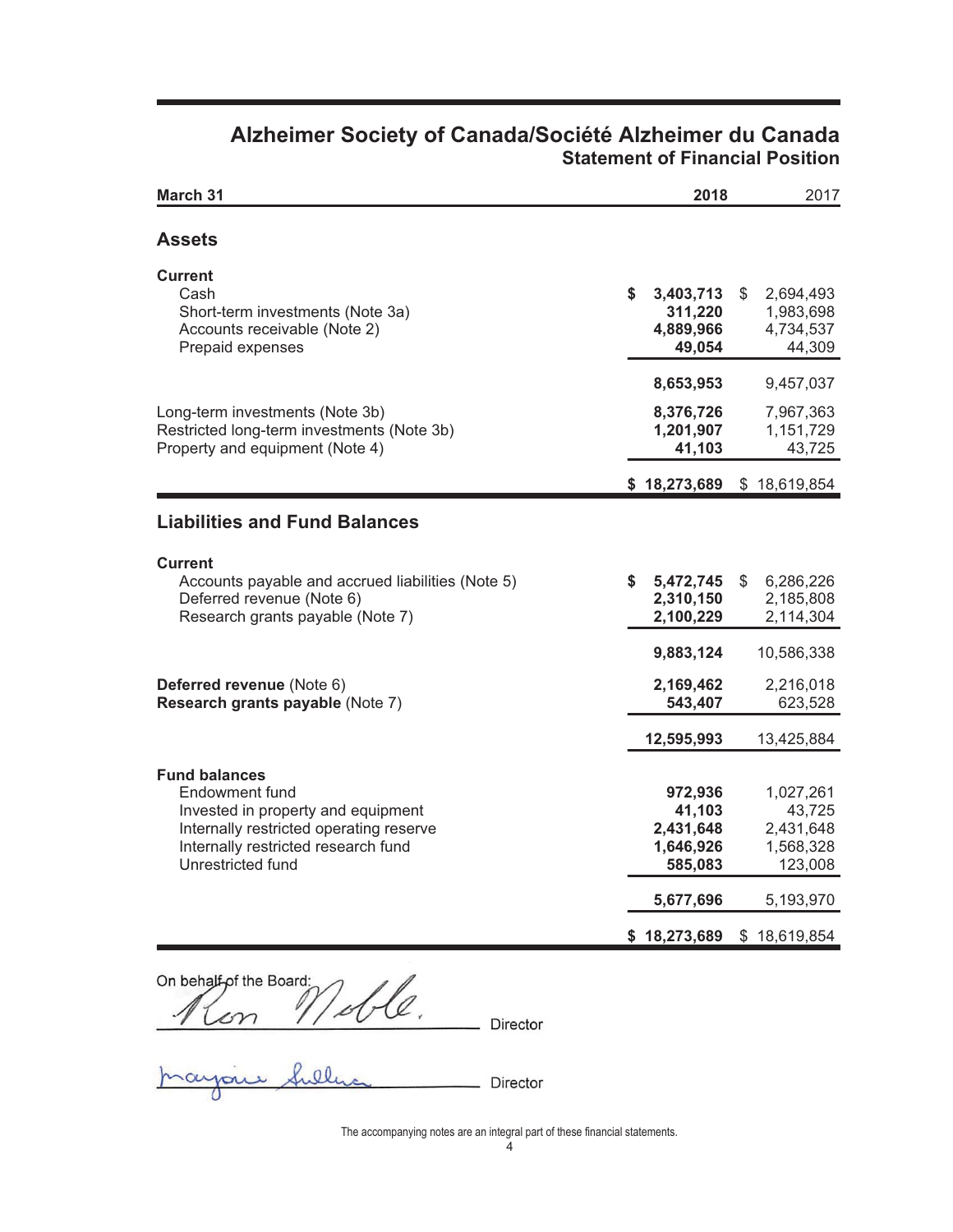## **Alzheimer Society of Canada/Société Alzheimer du Canada Statement of Changes in Fund Balances**

#### **For the year ended March 31**

|                                                              |   | <b>Restricted</b><br>for<br><b>Endowment Property and</b><br><b>Fund</b> (Note 8) |   | Invested in<br><b>Equipment</b> | Internally<br><b>Restricted</b><br>Operating<br><b>Reserve</b> | Internally<br><b>Restricted</b><br><b>Research</b><br><b>Fund</b> |    | <b>Unrestricted</b> |   | 2018    | 2017                  |
|--------------------------------------------------------------|---|-----------------------------------------------------------------------------------|---|---------------------------------|----------------------------------------------------------------|-------------------------------------------------------------------|----|---------------------|---|---------|-----------------------|
| Fund balance, beginning of year                              |   | \$1,027,261                                                                       | S | 43,725                          | \$2,431,648                                                    | \$1,568,328                                                       | S. | 123.008             | S |         | 5,193,970 \$4,953,899 |
| Excess (deficiency) of revenue over<br>expenses for the year |   | 40,196                                                                            |   | (22, 675)                       |                                                                | $\sim$                                                            |    | 466.105             |   | 483.626 | 220,541               |
| Endowment contributions                                      |   | 100                                                                               |   |                                 |                                                                |                                                                   |    |                     |   | 100     | 19,530                |
| Transfer from/to Research<br><b>Contributions Fund</b>       |   | (94, 621)                                                                         |   |                                 | $\sim$                                                         | 78,598                                                            |    | 16,023              |   |         |                       |
| Purchase of property and equipment                           |   |                                                                                   |   | 20,053                          |                                                                |                                                                   |    | (20, 053)           |   |         |                       |
| <b>Fund balance, end of year</b>                             | S | 972.936                                                                           | 5 | 41,103                          | \$2,431,648                                                    | \$1,646,926                                                       | S. | 585,083             | S |         | 5,677,696 \$5,193,970 |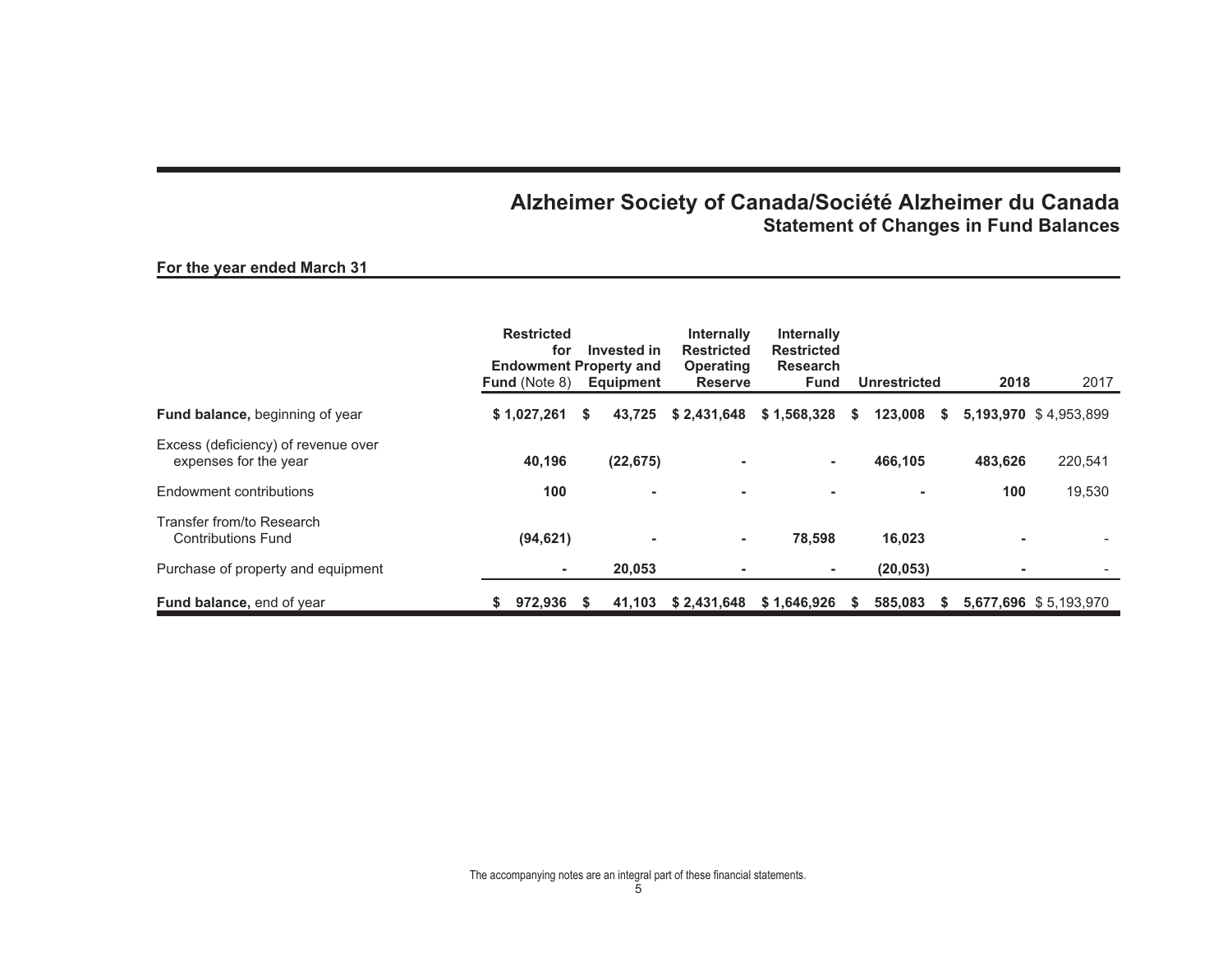# **Alzheimer Society of Canada/Société Alzheimer du Canada Statement of Cash Flows**

| For the year ended March 31                                                                                                                                                           | 2018                                           |              | 2017                                            |
|---------------------------------------------------------------------------------------------------------------------------------------------------------------------------------------|------------------------------------------------|--------------|-------------------------------------------------|
| Cash provided by (used in)                                                                                                                                                            |                                                |              |                                                 |
| <b>Operating activities</b><br>Excess of revenue over expenses<br>Adjustments required to reconcile excess of revenue over<br>expenses with net cash provided by operating activities | \$<br>483,626 \$                               |              | 220,541                                         |
| Amortization of property and equipment<br>Unrealized capital losses (gains)<br>Changes in non-cash working capital balances                                                           | 22,675<br>12,233                               |              | 19,926<br>(393, 301)                            |
| Accounts receivable<br>Prepaid expenses<br>Accounts payable and accrued liabilities<br>Deferred revenue                                                                               | (155, 429)<br>(4, 745)<br>(813, 481)<br>77,786 |              | 5,100,257<br>14,199<br>(4,647,368)<br>1,197,856 |
| Research grants payable                                                                                                                                                               | (94, 196)<br>(471, 531)                        |              | (45, 128)<br>1,466,982                          |
| <b>Investing activities</b><br>Sale of short-term investments<br>Purchase of long-term investments<br>Purchase of property and equipment                                              | 1,672,478<br>(471, 774)<br>(20, 053)           |              | 1,179,733<br>(2, 284, 044)<br>(22, 233)         |
|                                                                                                                                                                                       | 1,180,651                                      |              | (1, 126, 544)                                   |
| <b>Financing activity</b><br>Endowment contributions                                                                                                                                  | 100                                            |              | 19,530                                          |
| Increase in cash during the year                                                                                                                                                      | 709,220                                        |              | 359,968                                         |
| <b>Cash, beginning of year</b>                                                                                                                                                        | 2,694,493                                      |              | 2,334,525                                       |
| Cash, end of year                                                                                                                                                                     | \$<br>3,403,713                                | $\mathbb{S}$ | 2,694,493                                       |

The accompanying notes are an integral part of these financial statements.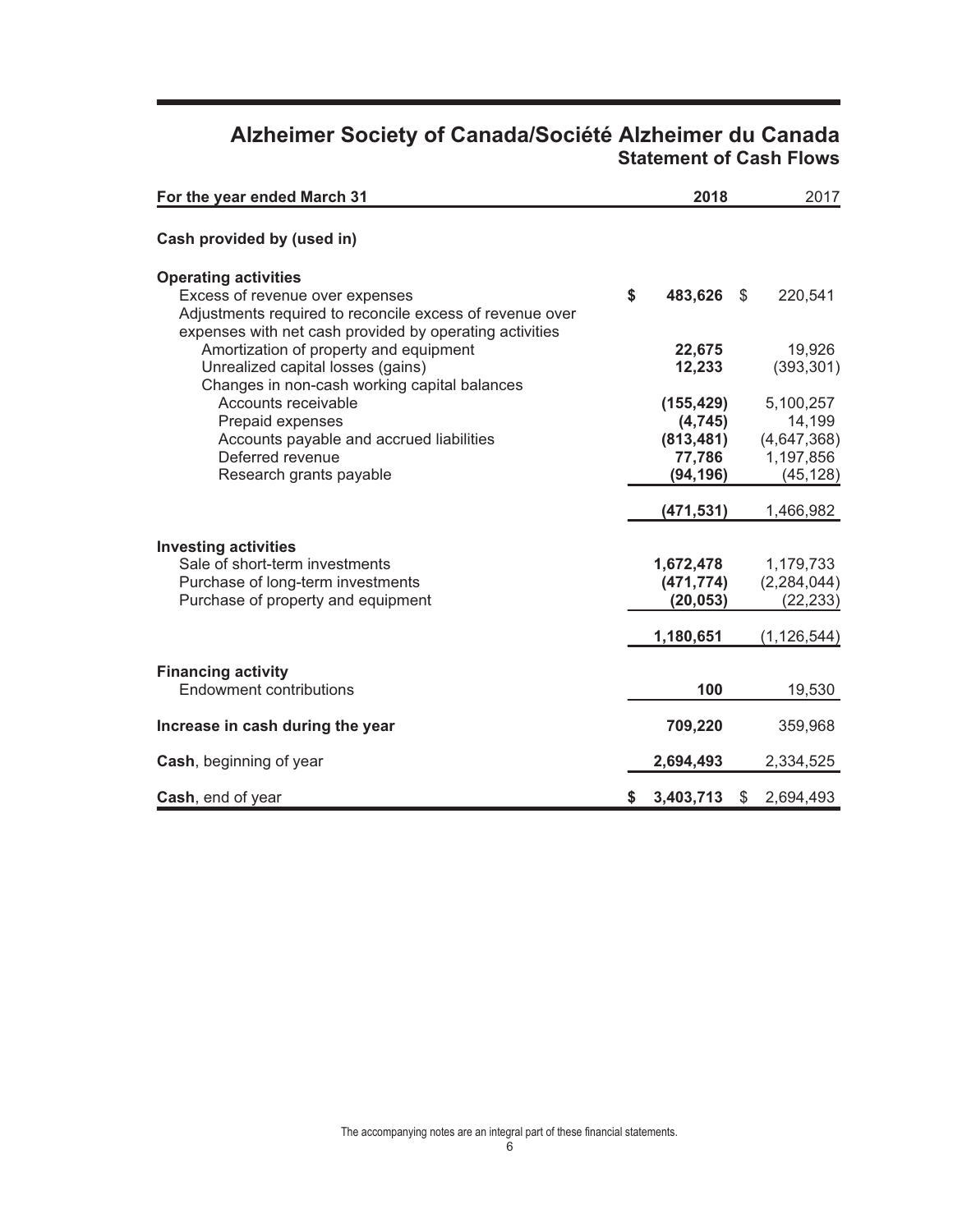## **March 31, 2018**

### **1. Summary of Significant Accounting Policies**

### **Purpose of the Organization**

Alzheimer Society of Canada/Société Alzheimer du Canada (the "Society") is incorporated without share capital under the laws of Canada and continues under the Canada Not-for-Profit Corporations Act, and is registered with Canada Revenue Agency as a charitable organization. The Society identifies, develops and facilitates national priorities that enable its partners to effectively alleviate the personal and social concequences of Alzheimer's disease and related disorders, promotes research and leads the search for a cure.

The partners of the Society are the Provincial Alzheimer Societies across Canada. While control and ownership does not exist between or among any of these entities, the two levels of societies work closely together to alleviate the personal and social consequences of Alzheimer's disease. These financial statements reflect only the assets, liabilities and operations under the administration of the Society.

#### **Basis of Accounting**

These financial statements have been prepared by management in accordance with Canadian accounting standards for not-for-profit organizations (ASPNO).

### **Revenue Recognition**

Contributions, including individual giving and direct marketing, bequests, corporate and foundation giving, partner charities, and government are recognized as revenue when the amount can be reasonably estimated and collection is reasonably assured. Restricted contributions are initially recorded as deferred revenue and are recognized as revenue in the year in which the related expenses are incurred.

Endowment contributions are recognized as direct increases to net assets. Endowments consist of donations made to the Society where the capital is required to be maintained in perpetuity.

Realized investment income includes interest, dividends and realized gains or losses on investments, and is reported net of fees, commissions, taxes and interest expense. Interest income is recorded using the accrual method and dividends are recorded when declared. Unrealized gains or losses on investments are disclosed as a separate component in the statement of revenue and expenses.

### **Internally Restricted Net Assets**

#### *Operating reserve*

The Society has set aside a percentage of expenditures as an operating reserve to provide continued funding of operations and ensure financial stability. In accordance with the operating reserve policy, the target for the reserve is 50% of the previous year's net expenditures plus contractual obligations net of research expenditures and direct mailing expenditures.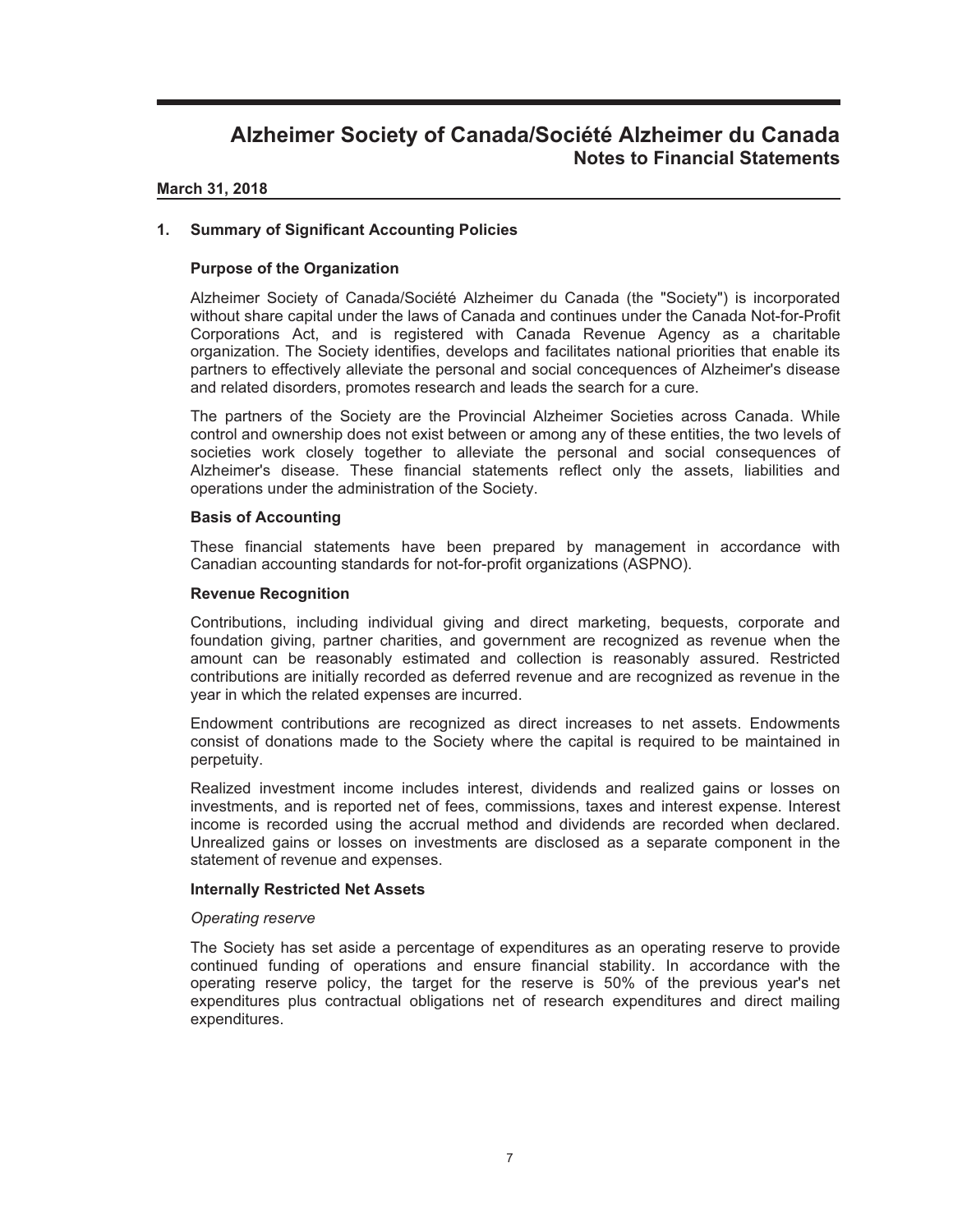### **March 31, 2018**

## **1. Summary of Significant Accounting Policies** (continued)

**Internally Restricted Net Assets** (continued)

#### *Internally restricted research fund*

The research fund is composed of internally restricted funds designated by the Board to be spent on the Alzheimer Society Research Program. The target balance for the research fund (in combination with externally restricted unexpended donations for research) is 50% of the total prior year's Alzheimer Society Research Program expense. The current excess will be expended to fund additional research over the next few years.

### **Financial Instruments**

#### *Initial measurement*

Financial instruments are measured at fair value when issued or acquired. Transaction costs and financing fees relating to financial instruments that are measured subsequently at fair value are recognized in operations in the year in which they are incurred.

#### *Subsequent measurement*

The Society subsequently measures its financial assets and liabilities at cost or amortized cost less impairment, except for investments in pooled funds quoted in an active market, which are measured at fair value. All changes in fair value of the Society's investments are recorded in the statement of revenue and expenses and disclosed in Note 3.

For financial assets measured at cost or amortized cost, the Society regularly assesses whether there are any indications of impairment. If there is an indication of impairment, and the Society determines that there is a significant adverse change in the expected timing or amount of future cash flows from the asset, it recognizes an impairment loss in the statement of revenue and expenses. Any reversals of previously recognized impairment losses are recognized in operations in the year the reversal occurs.

#### **Use of Estimates**

The preparation of financial statements in accordance with Canadian accounting standards for not-for-profit organizations requires management to make estimates and assumptions that affect the reported amounts of assets and liabilities at the date of the financial statements, and the reported amounts of revenues and expenses during the period. Actual results could differ from management's best estimates as additional information becomes available in the future.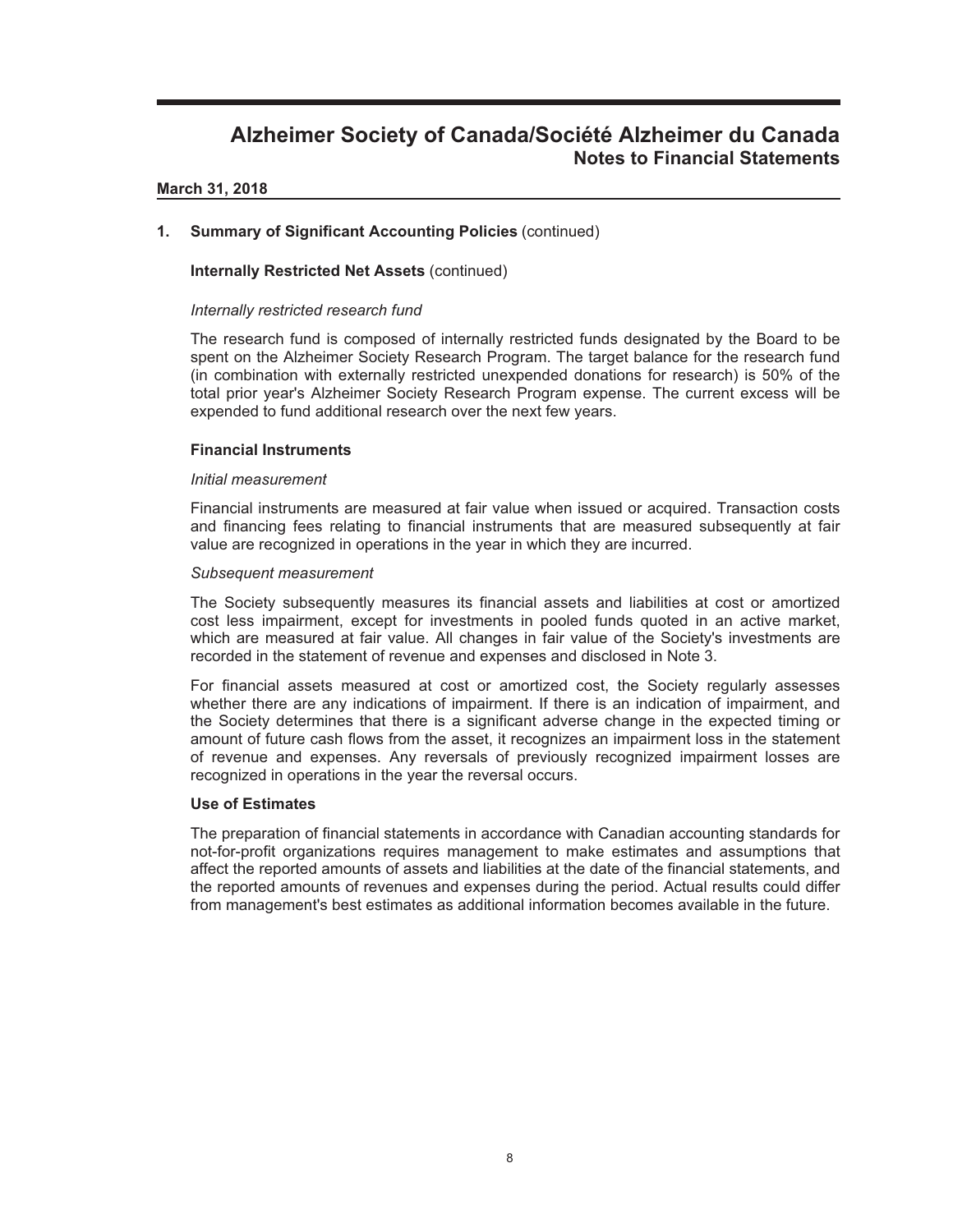### **March 31, 2018**

### **1. Summary of Significant Accounting Policies** (continued)

### **Property and Equipment**

Property and equipment are recorded at cost. The Society provides for amortization using the straight-line method at rates designed to amortize the cost of the property and equipment over their estimated useful lives. The annual amortization rates are as follows:

| - 5 years            |
|----------------------|
| - 3 years            |
| - over term of lease |
| - 5 years            |
| - 3 years            |
|                      |

### **Accrued Research Funding**

The Board of Directors annually approves specifc commitments for research grants that are to be awarded to researchers for periods of up to three years. The liability for this funding is recorded in the year awarded and a charge is made against operations in the year. Disbursements of these awards are charged against the liability at the time the disbursements are made.

## **Interfund Transfers and Allocations**

The excess of revenue over expenses for the year is allocated in accordance with the Society's financial policy statements. Any residual excess is allocated to the Unrestricted Fund. Interfund transfers are made in accordance with policies and guidelines approved by the Board of Directors.

#### **Operating and Overhead Expenses**

Certain operating and overhead expenses are allocated to other expense categories based upon reasonable estimates of staff time or costs incurred (Note 10).

#### **Donated Services**

The operation of the Society is dependent on services provided by volunteers. Since these services are not normally purchased by the Society and due to the difficulty of determining their fair market value, donated services are not recorded in the accounts.

#### **Remuneration of the Board**

Members of the Board of Directors are volunteers who serve without remuneration.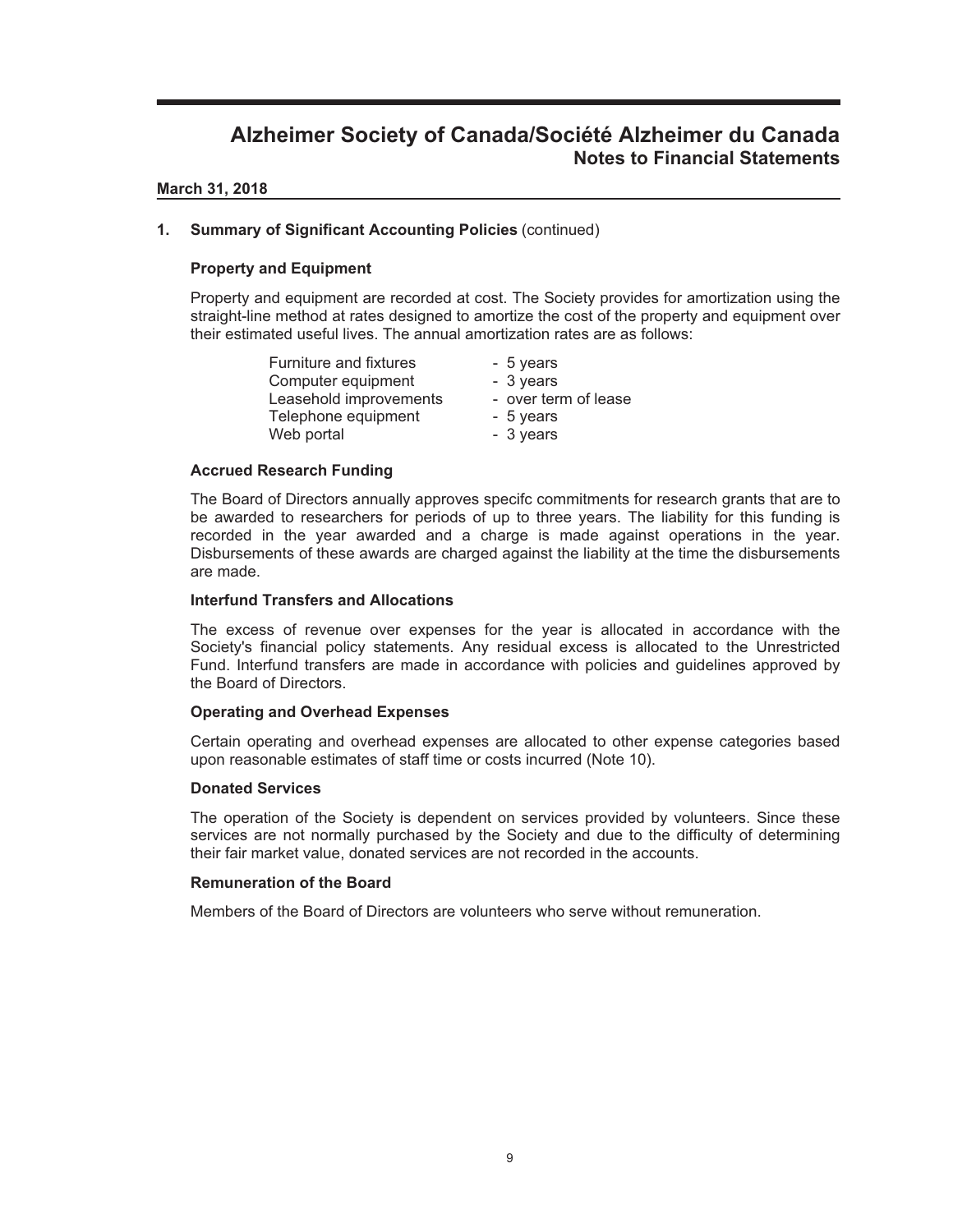## **March 31, 2018**

## **2. Accounts Receivable**

|                                                         | 2018                            |    | 2017                            |
|---------------------------------------------------------|---------------------------------|----|---------------------------------|
| Government<br>Partner charities<br>Co-tenancy and other | 337,513<br>4,244,972<br>307,481 | -S | 299,713<br>4,011,077<br>423,747 |
|                                                         | 4,889,966                       |    | 4,734,537                       |

## **3. Investments**

a) Short-term investments consist of Foyston, Gordon & Payne Short Term Funds of \$311,220 (2017 - \$308,634), cash and cash equivalents of \$Nil (2017 - \$2,064) and guaranteed investment certificates in the amount of \$Nil (2017 - \$1,673,000).

b) Long-term investments consist of the following Foyston, Gordon & Payne Pooled funds:

|                                                                                              |   | 2018                                           | 2017                                           |  |  |
|----------------------------------------------------------------------------------------------|---|------------------------------------------------|------------------------------------------------|--|--|
| Cash and cash equivalents<br>Fixed income securites<br>Canadian equities<br>Foreign equities | S | 507.631<br>4,232,917<br>2,382,974<br>2,455,111 | 188,558<br>4,055,141<br>2,417,537<br>2,457,856 |  |  |
|                                                                                              |   | 9,578,633                                      | 9,119,092                                      |  |  |

\$1,201,907 (2017 - \$1,151,729) of long-term investments are externally restricted for research, while \$8,376,726 (2017 - \$7,967,363) are unrestricted.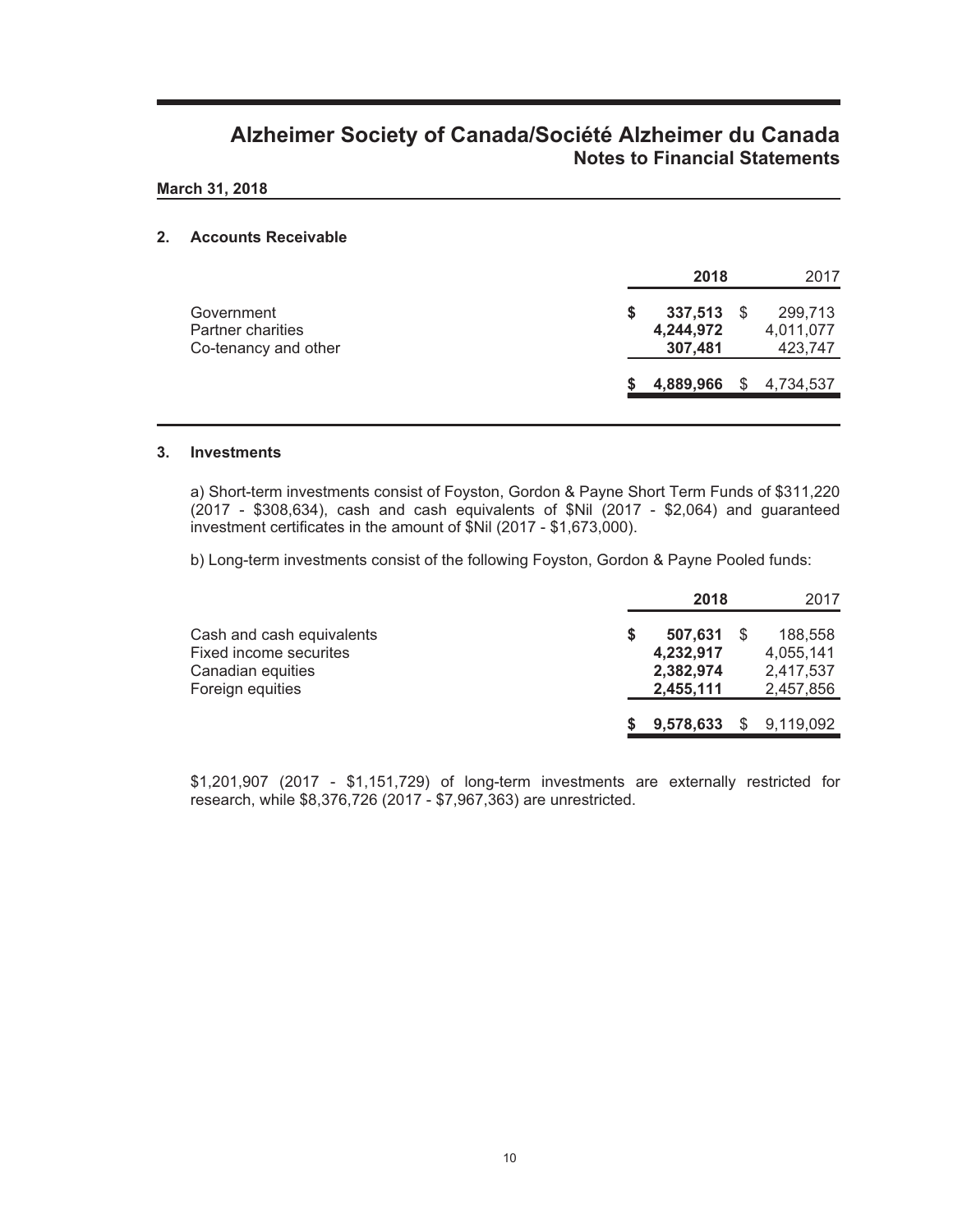## **March 31, 2018**

## **3. Investments** (continued)

c) Realized investment income is comprised of:

|                                                                                 | 2018                        |    | 2017               |
|---------------------------------------------------------------------------------|-----------------------------|----|--------------------|
| Unrestricted Fund:<br>Interest and dividends<br>Realized gains                  | \$<br>244,475<br>62,765     | -S | 254,579<br>45,055  |
|                                                                                 | 307,240                     |    | 299,634            |
| Endowment Fund<br>Interest and dividends                                        | 30,344                      |    | 37,712             |
| Realized gains                                                                  | 8,908                       |    | 17,462             |
|                                                                                 | 39,252                      |    | 55,174             |
| Total realized investment income<br>Other income                                | 346,492<br>416,027          |    | 354,808<br>127,362 |
| Total realized investment income and other income                               | 762,519                     | \$ | 482,170            |
| d) Unrealized investment income is comprised of:                                | 2018                        |    | 2017               |
| Unrealized gains (losses) on investments<br>Unrestricted fund<br>Endowment fund | \$<br>$(13, 177)$ \$<br>944 |    | 337,426<br>55,875  |
|                                                                                 | $(12, 233)$ \$              |    | 393,301            |
|                                                                                 |                             |    |                    |

## **4. Property and Equipment**

|                                                                                                             |                                                          |    | 2018                                               |   |                                                    | 2017                                                     |
|-------------------------------------------------------------------------------------------------------------|----------------------------------------------------------|----|----------------------------------------------------|---|----------------------------------------------------|----------------------------------------------------------|
|                                                                                                             | Cost                                                     |    | Accumulated<br>Amortization                        |   | Cost                                               | Accumulated<br>Amortization                              |
| Furniture and fixtures<br>Computer equipment<br>Leasehold improvements<br>Telephone equipment<br>Web portal | \$<br>132,265<br>155,571<br>138,150<br>25,862<br>162,205 | \$ | 129.234<br>136,518<br>120,777<br>24.216<br>162,205 | S | 132,265<br>144,338<br>129,330<br>25,862<br>162,205 | \$<br>128,368<br>129,357<br>107,776<br>22.569<br>162,205 |
|                                                                                                             | 614,053                                                  | S  | 572,950                                            | S | 594.000                                            | \$<br>550,275                                            |
| Net book value                                                                                              |                                                          | \$ | 41.103                                             |   |                                                    | \$<br>43.725                                             |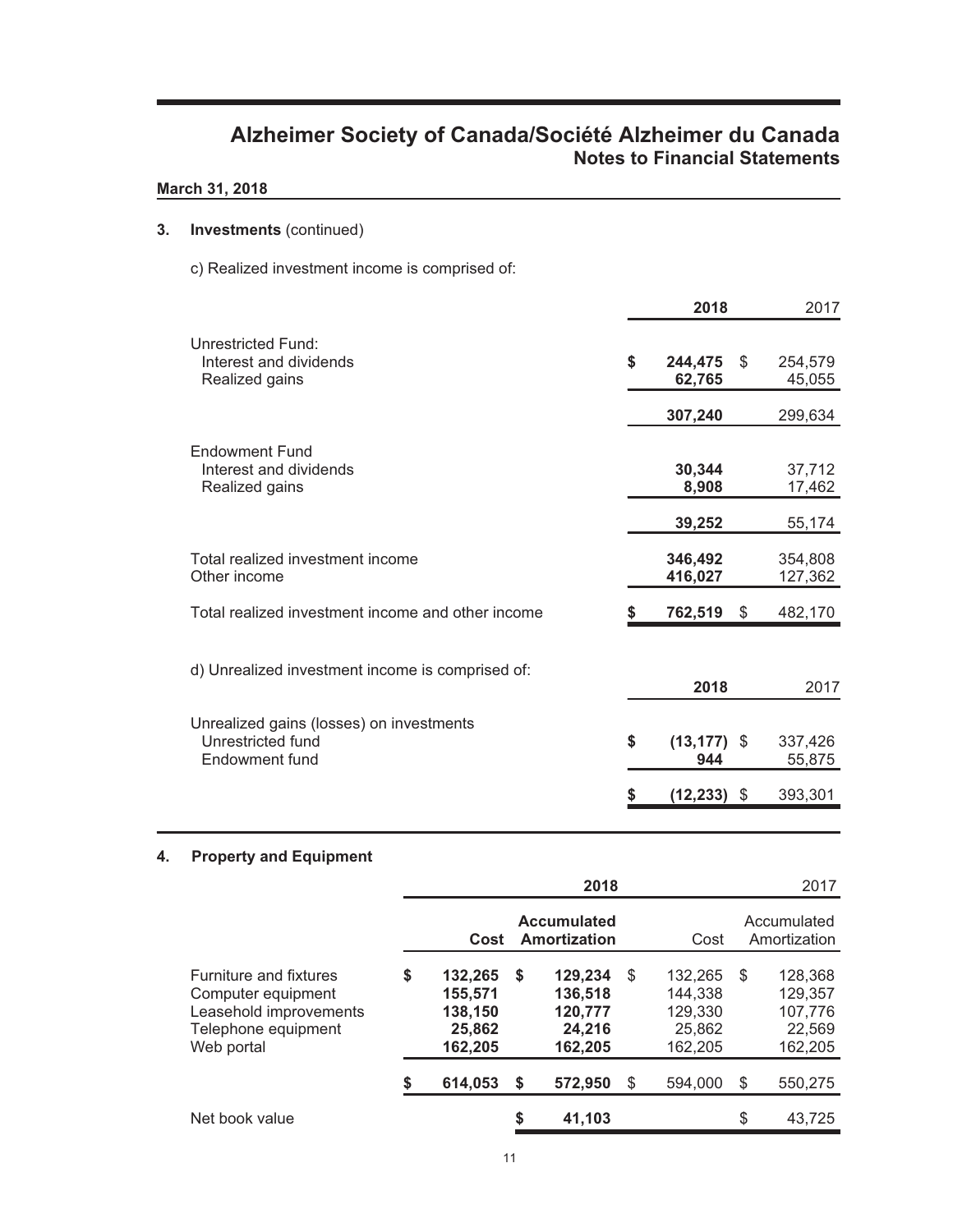## **March 31, 2018**

## **4.** Property and Equipment (continued)

The Society moved to new premises in the 2009 fiscal year. Netted against the cost of leasehold improvements are lease inducements received totaling \$237,092.

## **5. Accounts Payable and Accrued Liabilities**

|                                                                            | 2018                      | 2017 |                                   |
|----------------------------------------------------------------------------|---------------------------|------|-----------------------------------|
| Trade accounts payable and accrued liabilities<br><b>Partner charities</b> | 4,966,709                 |      | 506,036 \$ 1,271,858<br>5,014,368 |
|                                                                            | $$5,472,745$ $$6,286,226$ |      |                                   |

## **6. Deferred Revenue**

Short and long-term deferred revenue consists of contributions which are designated by the donor to fund future expenses. These contributions will be recognized as revenue when the designated disbursements are made.

|                                                                     | 2018                                     | 2017 |                                       |
|---------------------------------------------------------------------|------------------------------------------|------|---------------------------------------|
| Balance, beginning of year<br>Contributions<br><b>Disbursements</b> | 4,401,826 \$<br>5,447,254<br>(5,369,468) |      | 3,203,970<br>5,408,423<br>(4,210,567) |
| Balance, end of year                                                | <b>4,479,612</b> \$ 4,401,826            |      |                                       |

## **7. Research Grants Payable**

| Balance, beginning of year<br>Current year grants awarded, net of declined and    | $$2,737,831$ $$2,782,960$               |                                        |
|-----------------------------------------------------------------------------------|-----------------------------------------|----------------------------------------|
| terminated awards<br>Payments<br>Terminations of grants awarded in previous years | 3,367,272<br>(3, 371, 213)<br>(90, 254) | 3,762,963<br>(3,695,760)<br>(112, 332) |
| Balance, end of year<br>Less: long-term portion                                   | 2,643,636<br>(543, 407)                 | 2,737,831<br>(623, 527)                |
| Current portion of research funding                                               | 2,100,229                               | 2,114,304                              |

**2018** 2017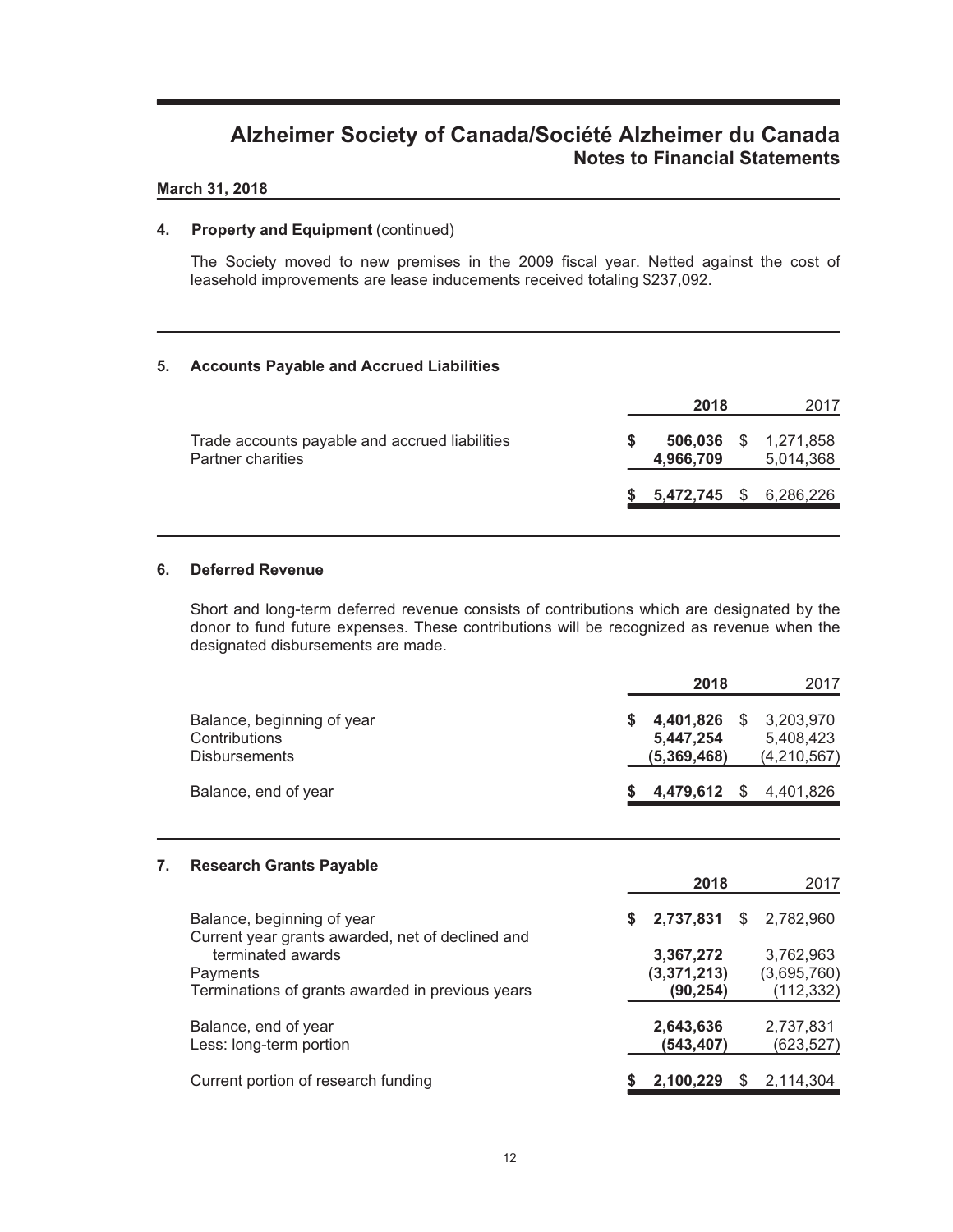### **March 31, 2018**

## **8. Net Assets Restricted for Endowment Purposes**

|                               |   | 2018      | 2017      |
|-------------------------------|---|-----------|-----------|
| Balance, beginning of year    | S | 1,027,261 | 990,110   |
| Contributions                 |   | 100       | 19,530    |
| Investment income (Note 3)    |   | 40.196    | 111.049   |
| Transfer of spendable portion |   | (94, 621) | (93, 428) |
| Balance, end of year          |   | 972,936   | 1,027,261 |

The original endowment contributions which must be maintained in perpetuity is \$871,431 (2017 - \$871,331).

The investment income generated from Endowments must be used in accordance with the Endowment criteria. When Endowment contributions do not specify a program area, allocations are made by the Board of Directors. The economic value of the Endowments is protected by an internal restriction limiting the annual amount of investment income that may be spent.

### **9. Federation Agreement**

In April 2009, the Society entered into a Federation Agreement ("FA") with the ten Provincial Alzheimer Societies ("Partners").

The FA includes the following financial arrangements:

All funds received by the Society (except Safely Home registrations, investment income, national foundation and corporation revenue, and federal government grants for centrally coordinated national programs) will be distributed to the province from which the funds originated. Direct mail revenue is flowed back to the participating Partners net of the related expense.

The Society's expense budget is supported through assessments to the provincial Partners based on the Partner's percentage of total applicable revenue.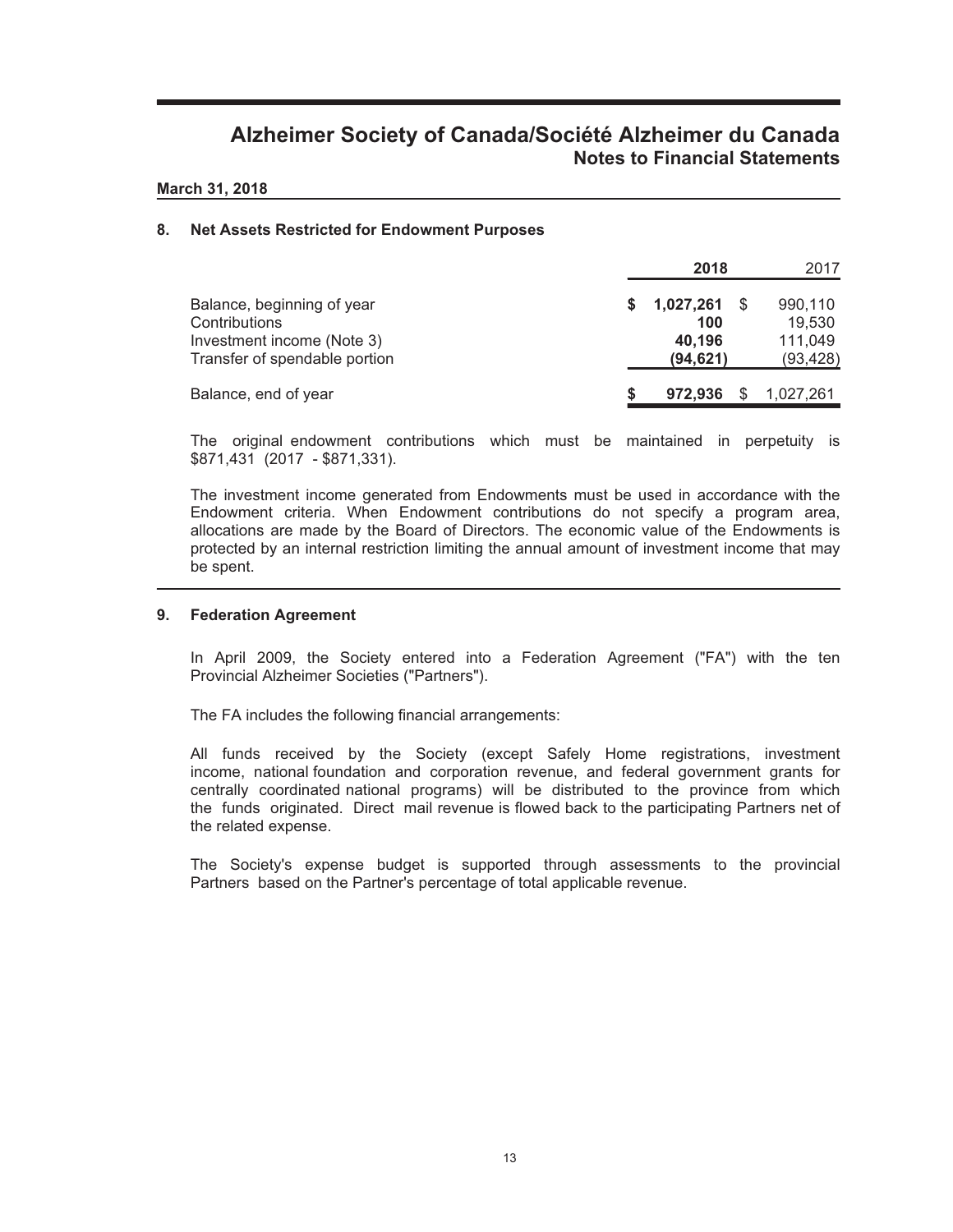## **March 31, 2018**

## **9.** Federation Agreement (continued)

Partner charities revenue:

|                                                                              | 2018                                |    | 2017                                |
|------------------------------------------------------------------------------|-------------------------------------|----|-------------------------------------|
| \$<br>Health partners<br>Research assessment and additional federation       | 626,063                             | \$ | 828,528                             |
| contributions for research<br>Operating assessment                           | 3,339,878<br>2,815,458              |    | 3,492,340<br>3,015,458              |
| S                                                                            | 6,781,399                           | S. | 7,336,326                           |
| Partner charities expenses:                                                  |                                     |    |                                     |
|                                                                              | 2018                                |    | 2017                                |
| Revenue flowed to partners<br>Partner services<br>Federation council support | \$11,009,363<br>161,104             | S  | 11,488,436<br>74,821<br>38,241      |
| Walk for Alzheimer's expenses, net of recovery                               | 12,107                              |    |                                     |
|                                                                              | 11,182,574                          |    | \$11,601,498                        |
| Revenue flowed to partners:                                                  | 2018                                |    | 2017                                |
|                                                                              |                                     |    |                                     |
| Direct mail<br>\$<br>Donations<br><b>Bequests</b>                            | 6,441,301<br>2,998,873<br>1,569,189 | \$ | 6,122,216<br>3,381,714<br>1,984,506 |
|                                                                              | 11,009,363                          |    | \$11,488,436                        |

The gross expenses for the operation of the direct mail program and the Walk for Alzheimer's were \$3,786,022 (2017 \$3,826,330) which were then billed to the partner charities. These amounts were netted in the Statement of Revenue and Expenses.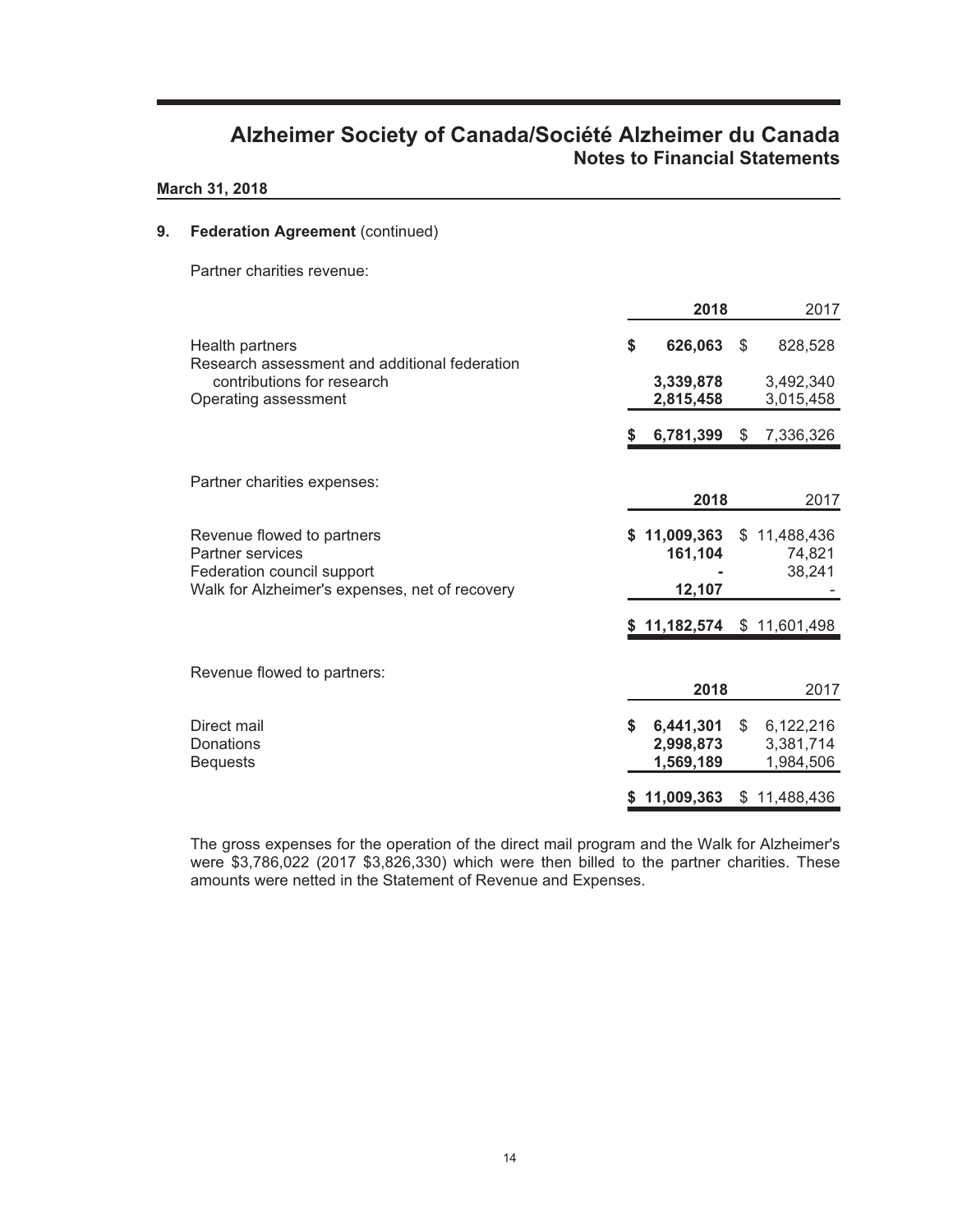### **March 31, 2018**

### **10. Allocation of Expenses**

The Society incurred certain management and administrative salaries and overhead expenses in the aggregate amount of \$890,579 (2017 - \$1,029,182) which are allocated based on proration of payroll costs among the various cost centres. These general and administrative expenses are allocated as follows:

|                                                            |   | 2018                               | 2017                          |
|------------------------------------------------------------|---|------------------------------------|-------------------------------|
| Research Program<br><b>Public Education</b><br>Fundraising | S | $191,122$ \$<br>471,076<br>228,381 | 171,271<br>500,003<br>357,908 |
|                                                            |   | 890,579                            | 1,029,182                     |

### **11. Credit Facility**

The Society has a credit facility in the amount of \$700,000 bearing interest at prime, repayable on demand and is secured by a general security agreement. The line of credit was not utilized during the year (2017 - \$Nil).

## **12. Commitments**

Pursuant to the co-tenancy agreement signed on April 1, 2008, the Alzheimer Societies of Canada, Ontario and Toronto co-located in new premises in order to benefit from efficiencies of scale. The lease was subsequently renewed until December 31, 2028. The co-tenancy agreement sets out the terms of the sharing of costs (based on the related cost drivers, which are primarily shared equally by each of the three co-tenants). Shared costs include leasehold improvements, furniture, equipment, rent, phones, and IT.

The Society's portion of the operating lease commitments for the next five years and thereafter is as follows:

| 2019       | \$<br>80,138 |
|------------|--------------|
| 2020       | 117,419      |
| 2021       | 117,948      |
| 2022       | 119,006      |
| 2023       | 119,535      |
| Thereafter | 703,193      |
|            |              |
|            | 1,257,239    |